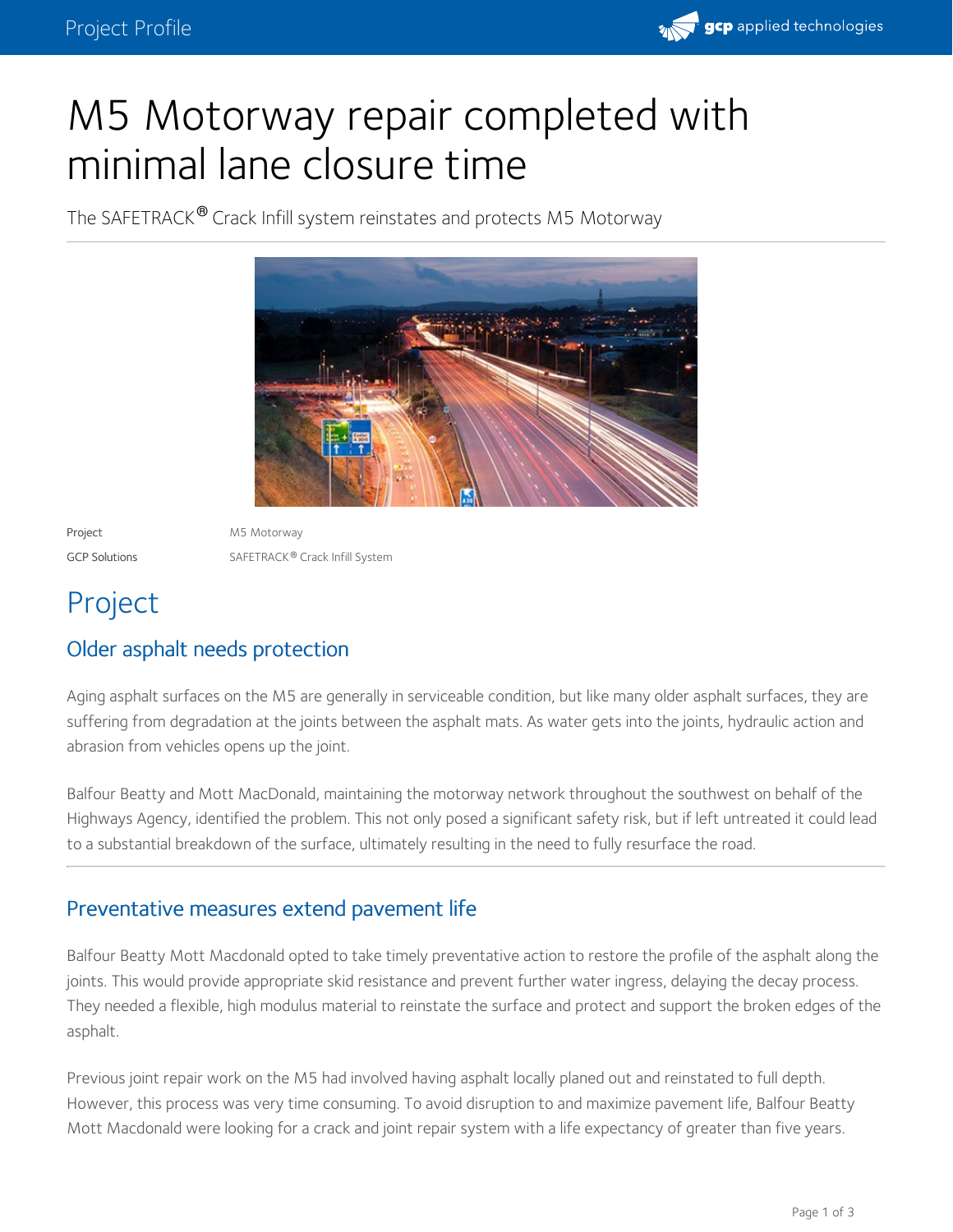

Due to the heavy traffic experienced along this route, it was essential that the system used was robust and hard wearing. Minimizing disruption to the travelling public was also a high priority, so a high output repair system was required. Rapid progress for each lane closure also meant that fewer lane closures would be required overall, reducing the cost of traffic management.





#### Proven system for highway reinstatement

®

Balfour Beatty Mott Macdonald selected the machine grade variety of SAFETRACK® Crack Infill. Developed by Stirling Lloyd (now GCP Applied Technologies), SAFETRACK  $^\circ$  Crack Infill is based on a unique flexible resin that has been proven in the field, giving the project team confidence in the longevity of the reinstatement.